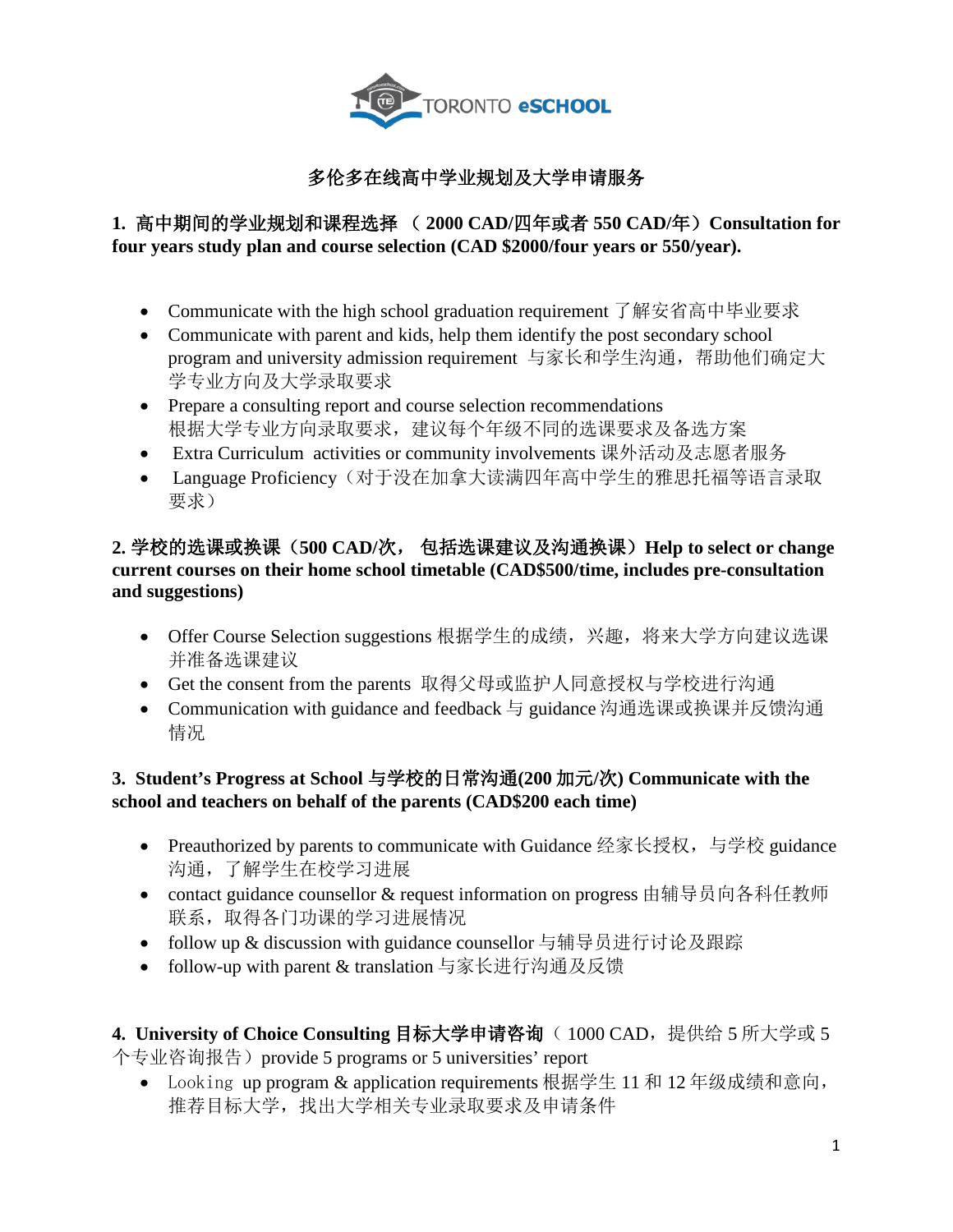

- Determining Course Selection Requirements & Recommendations (for diploma & for university admission) 根据大学录取要求建议或调整选课
- Summarizing Results 汇总录取要求(申请截止时间,成绩,课程,语言,补充材 料,)
- Preparation of Report 准备大学咨询报告
- Communication with parent and student 与家长或学生沟通

5. 大学申请服务 University application (OUAC 或大学申请费另附) plus OUAC or other fees may occur during the application.

OUAC Application \$3000/ 5-6 Programs- 安省大学申请 3000 加元/5-6 专业, OUAC 官网收 取的大学申请费用需自付或另付,每个专业 50 加元,基本套餐是 150 加元/3 个专业。 每 多申请一个大学或专业,加收 500 加币。

For general OUAC application, \$3000 Canadian dollar will be charged towards 5-6 programs. Each student is responsible for the OUAC application fees and/or other fees which may occur during the process, such as additional program/university charges.

Out of Province University Application (-外省大学申请,申请费 1200 加币/所或 3000 加币 /3 所,包括后续跟踪),外省大学申请费,每个省也不一样,根据实际支出收取。 \$1200 per university (\$3000/3 universities) will be charged for each application. This fee includes the application resport, application process and follows up.

美国或国外大学申请 1500 加币/所, 或者 4000 加币/3 所, 申请费用另收

艺术类大学 Portfolio

For any other universities outside of Canada, \$1500 will be charged towards each university which applied or \$4000 for three universities. For those students who require to apply with Portfolios for arts and design programs, students are responsible for the extra costs.

服务内容包括:

- 包括背景定位和评估 (detailed student evaluation and university matches)
- 学校选择及策略咨询 (consultation for university application and strategies)
- 申请材料准备 (application preparation)
- 网上申请及材料递交 (online application and submission)
- 西人名师文章及简历修改和审核 (录像指导,面试指导)(personal statement proof read and guidance, interview preparation)
- 奖学金申请 (scholarship application)
- 成绩单或语言材料递交 (transcript and English proficiency submission)
- OSAP 申请指导(如有)(OSAP application, if applicable)